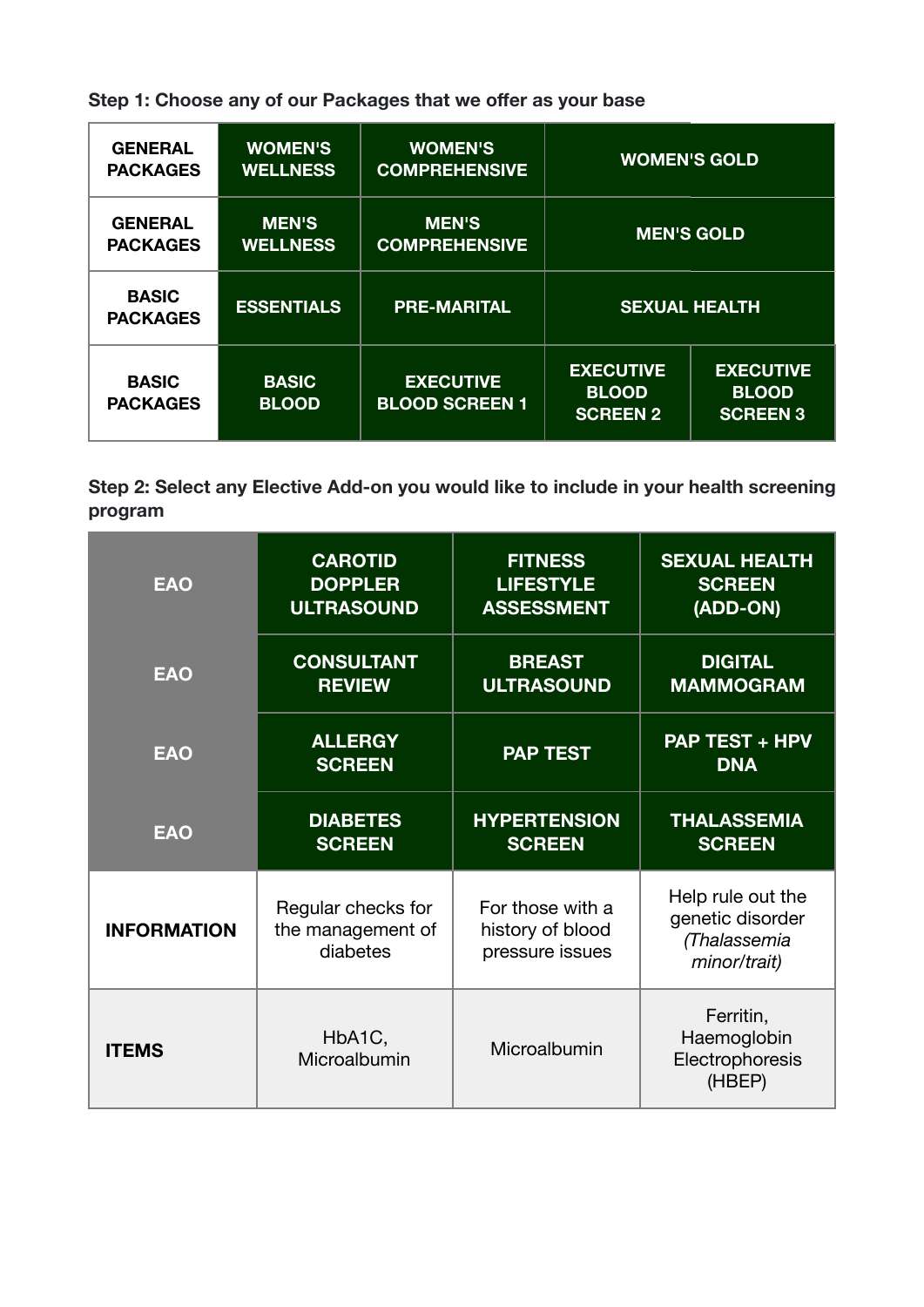| <b>INFORMATION</b> | To identify causes<br>of allergies<br>(Food, Seafood,<br>Moulds,<br>Animal/Insects,<br>Dust mites, Misc.)                                                                                                                                                                                | Screening for<br>cervical pre-<br>cancer<br>cells (previously<br>more commonly<br>known as PAP<br>Smear)                                                                                 | Screening for<br>cervical pre-<br>cancer<br>cells and for high-<br>risk HPV<br>infection in women           |
|--------------------|------------------------------------------------------------------------------------------------------------------------------------------------------------------------------------------------------------------------------------------------------------------------------------------|------------------------------------------------------------------------------------------------------------------------------------------------------------------------------------------|-------------------------------------------------------------------------------------------------------------|
| <b>ITEMS</b>       | <b>Malaysian Allergy</b><br>Panel (MAP)                                                                                                                                                                                                                                                  | <b>Liquid Base</b><br>Cytology LBC-<br><b>PAP</b>                                                                                                                                        | <b>Liquid Base</b><br>Cytology LBC-PAP<br><b>HPV DNA</b>                                                    |
| <b>INFORMATION</b> | For patients who<br>wish to see a<br>consultant<br>specialist                                                                                                                                                                                                                            | For detection of<br>breast cancer<br>and<br>benign breast<br>lesions                                                                                                                     | For detection of<br>breast cancer and<br>benign breast<br>lesions                                           |
| <b>ITEMS</b>       | <b>Health Screening</b><br>Review                                                                                                                                                                                                                                                        | Ultrasound of<br>both breasts                                                                                                                                                            | Mammogram of<br>both breasts                                                                                |
| <b>INFORMATION</b> | For at-risk patients;<br>i.e.: diabetes,<br>elevated blood<br>cholesterol, family<br>history of stroke or<br>heart disease (to<br>screen patients for<br>blockage or<br>narrowing of their<br>carotid arteries, a<br>condition that<br>substantially<br>increases the risk<br>of stroke) | Determines how<br>well your heart<br>responds during<br>exercise on a<br>treadmill (reported<br>by our<br>Cardiologists) and<br>how diet can<br>improve your<br>fitness and<br>lifestyle | Screening for<br>sexually<br>transmitted<br>diseases which are<br>mostly<br>asymptomatic                    |
| <b>ITEMS</b>       | Ultrasound<br>Doppler<br>Carotid/Venous                                                                                                                                                                                                                                                  | <b>Stress Test</b><br><b>Diet Counselling</b>                                                                                                                                            | Hepatitis A, B, & C<br>Screen, VDRL<br>(Syphilis),<br>Chlamydia, Herpes<br>$1 & 8$ II,<br><b>HIV Screen</b> |